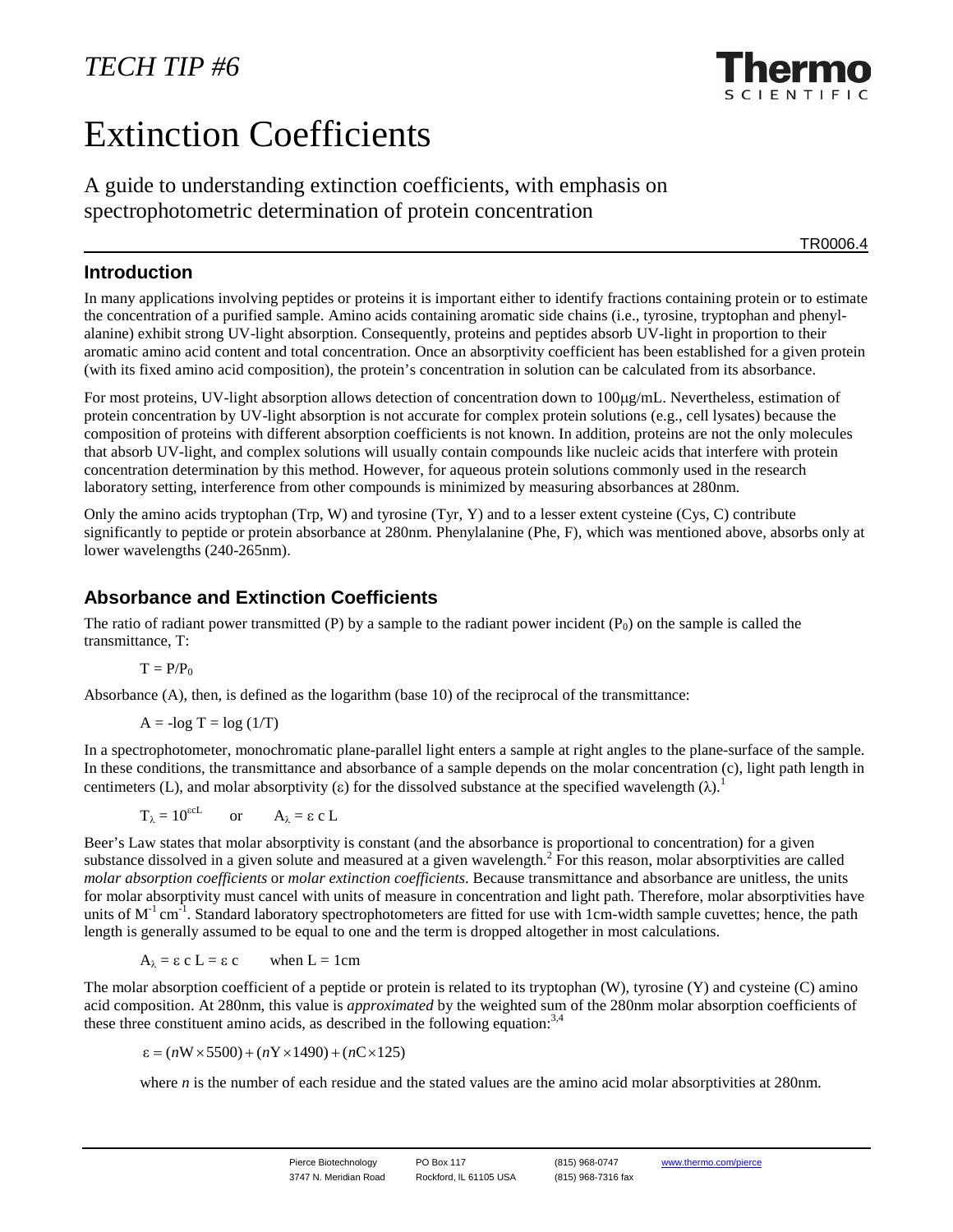

# **Determining the Protein Concentration of a Solution from its Absorbance**

Solving the expression of Beer's law for concentration, one can easily see what values are needed to determine the concentration of a peptide or protein solution:

$$
c = A / \varepsilon L
$$
  $(= A / \varepsilon \text{ when } L = 1 \text{ cm})$ 

Dividing the measured absorbance of a peptide or protein solution by the calculated or known molar extinction coefficient yields the molar concentration of the peptide or protein solution. The peptide or protein amino acid composition must be known to calculate the molar extinction coefficient using the formula stated in the previous section.

A brief reading of the cited articles<sup>3,4</sup> makes one appreciate that there is no single correct extinction coefficient value for a complex molecule like a peptide or protein. Even minor differences in buffer type, ionic strength and pH affects absorptivity values at least slightly. Most protein preparations, even those of equal purity, differ slightly in conformation and extent of modifications, such as oxidation, and these also affect absorptivity. Therefore, the best extinction coefficient value is one that is determined *empirically* using a solution of the study protein of known concentration dissolved in the same buffer as the sample (e.g., see discussion of Pierce Albumin Standards to follow).

Alternatively, absorption coefficients (i.e., extinction coefficients) for many proteins have been compiled from the literature and reported in the Practical Handbook of Biochemistry and Molecular Biology.<sup>5</sup> These values provide sufficient accuracy for most routine laboratory applications that require an assessment of protein concentration. Most sources report extinction coefficients for proteins measured at or near a wavelength of 280nm in phosphate or other physiologic buffer.

# **Molar Extinction Coefficients vs. Absorbances for 1% Solutions**

Application of a *molar* extinction coefficient in the calculation yields an expression of concentration in terms of *molarity*:

 $A / \varepsilon_{\text{molar}} = \text{molar concentration}$ 

However, many sources, including the reference cited above, do not provide molar extinction coefficients. Instead, they provide absorbance ( $A_{280nm}$ ) values for 1% (= 1g/100mL) solutions measured in a 1 cm cuvette. These values can be understood as *percent solution* extinction coefficients ( $\varepsilon_{\text{percent}}$ ) having units of (g/100mL)<sup>-1</sup> cm<sup>-1</sup> instead of M<sup>-1</sup>cm<sup>-1</sup>. Consequently, when these values are applied as extinction coefficients in the general formula, the units for concentration, c, are percent solution (i.e.,  $1\% = 1g/100mL = 10mg/mL$ ).

 $A / \varepsilon_{\text{percent}}$  = percent concentration

If one wishes to report concentration in terms of mg/ml, then an adjustment factor of 10 must be made when using these percent solution extinction coefficients (i.e., one must convert from 10 mg/ml units to 1 mg/ml concentration units).

 $(A / \varepsilon_{percent})$  10 = concentration in mg/ml

The relationship between molar extinction coefficient ( $\varepsilon_{\text{molar}}$ ) and percent extinction coefficient ( $\varepsilon_{\text{percent}}$ ) is as follows:

 $(\epsilon_{\text{molar}})$  10 =  $(\epsilon_{\text{percent}}) \times$  (molecular weight of protein)

Still other sources provide protein absorbance values for  $0.1\%$  (= mg/mL) solutions, as this unit of measure is more convenient and common for protein work than percent solution. This variation in reporting style underscores the importance of carefully reading stated values to be sure that the unit of measure is understood and applied correctly.

# **Examples**

### **A. Proteins and Protein Mixtures with Unknown Extinction Coefficients**

If no extinction coefficient information exists for a protein or protein mixture of interest, and a rough estimate of protein concentration is required for a solution that has no other interfering substances, assume  $\varepsilon_{\text{percent}} = 10$ . Most protein extinction coefficients ( $\varepsilon_{\text{percent}}$ ) range from 4.0 to 24.0.<sup>5</sup> Therefore, although any given protein can vary significantly from  $\varepsilon_{\text{percent}} = 10$ , the average for a mixture of many different proteins likely will be approximately 10.

### **B. Immunoglobulins**

Most mammalian antibodies (i.e., immunoglobulins) have protein extinction coefficients ( $\varepsilon_{\text{percent}}$ ) in the range of 12 to 15. Therefore, for typical antibody solutions, assume  $A_{280nm}^{1%} = 14$  or  $A_{280nm}^{0.1%} = A_{280nm}^{1} = 1.4$ .